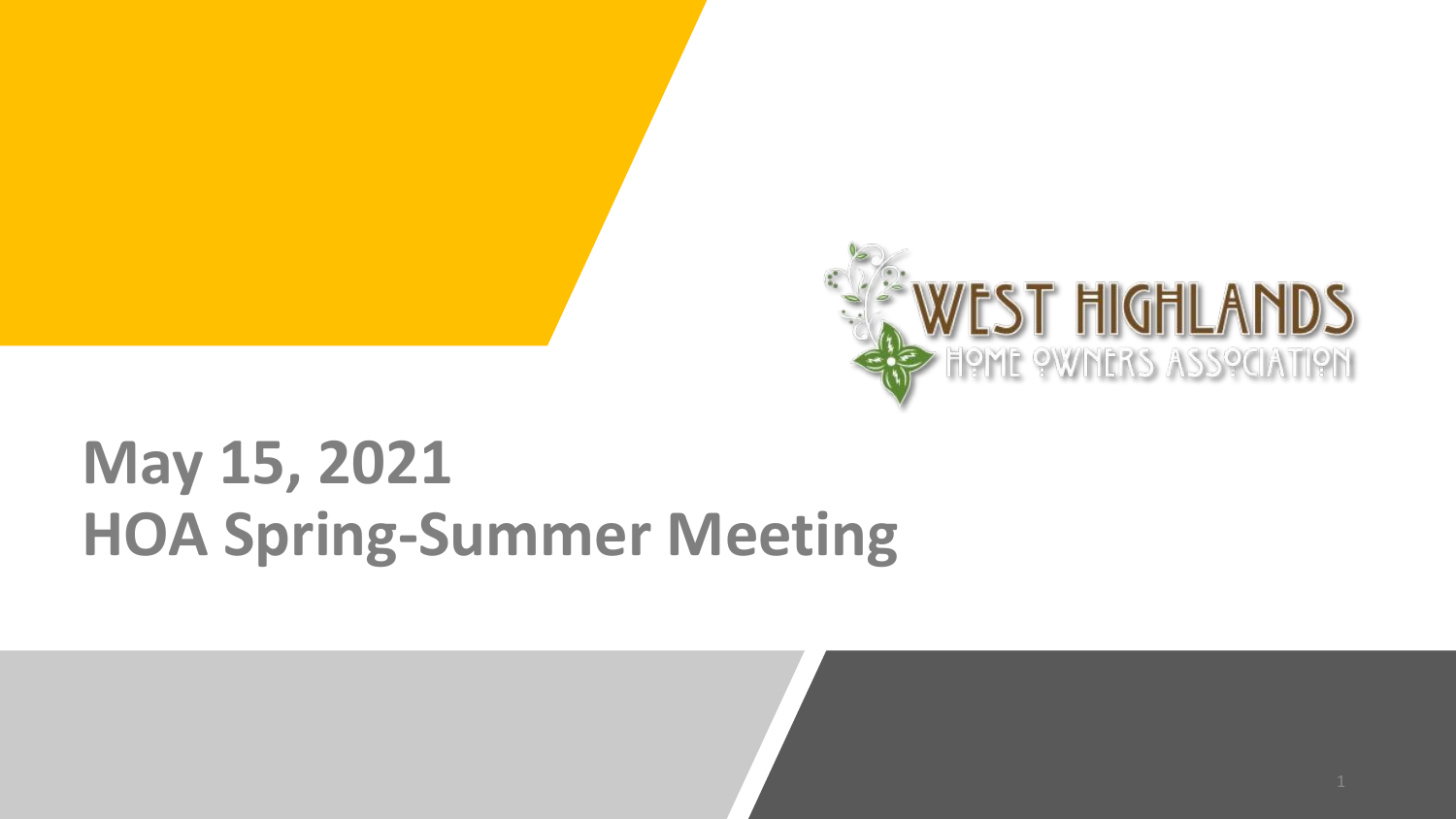## Agenda

- I. Meeting Call to Order & Welcome
- II. Pool: updates, budget and operations
- III. Review Q & A: security, WH common spaces, budget & financials, miscellaneous
- IV. Brock Built Build out update from Jeff Brock
- V. Q & A time permitting will address additional questions
- VI. Adjournment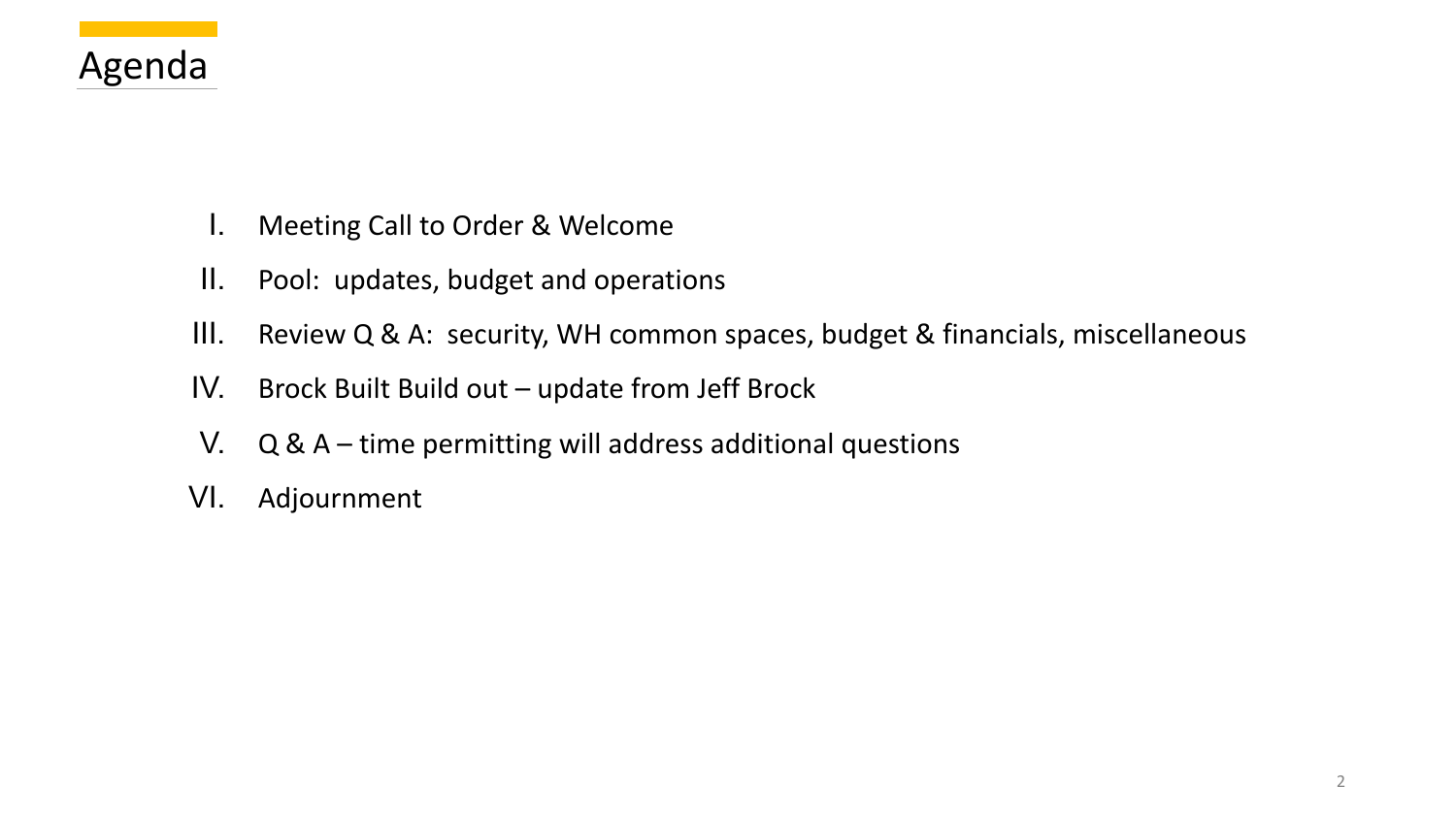## Pool Q & A

Q: Can we get an itemized breakdown of pool construction costs. What has been spent, what is still in reserves, is there a list of the competitive bids that were put in for the pool?

A: West Highlands has raised approximately \$3.7M for the amenities package. This includes: \$2M debt

- \$1.7M of cash through:
- 2016 Special Assessment \$400 per lot
- Allocation of Annual HOA dues into the pool fund (\$575)
- New sales initiation fee (\$1250)
- BrockBuilt contributions for each unit sold (\$1750)

Q: What is the estimated debt the HOA will have to incur to build phase 2 of the pool?

A: With the rising costs of construction, some of this depends on how quickly we can build #2. If constructed soon, (completed by Summer 2022 opening) it's estimated this would cost about \$750k. The longer that date gets pushed out, the cost would likely rise. We would need to secure a second loan to fund an additional pool.

Q: When Brock leaves as the declarant of the HOA, how much debt will we be expecting to carry? A: West Highlands currently has \$2M of debt related to the pool build. That debt is unrelated to Brock being the declarant.

Q: What is the timing and cost for the 2nd pool and a real clubhouse? WH residents paid and were promised more than a Cabana.

A: See above. The \$3.7M raised would not support construction of a clubhouse.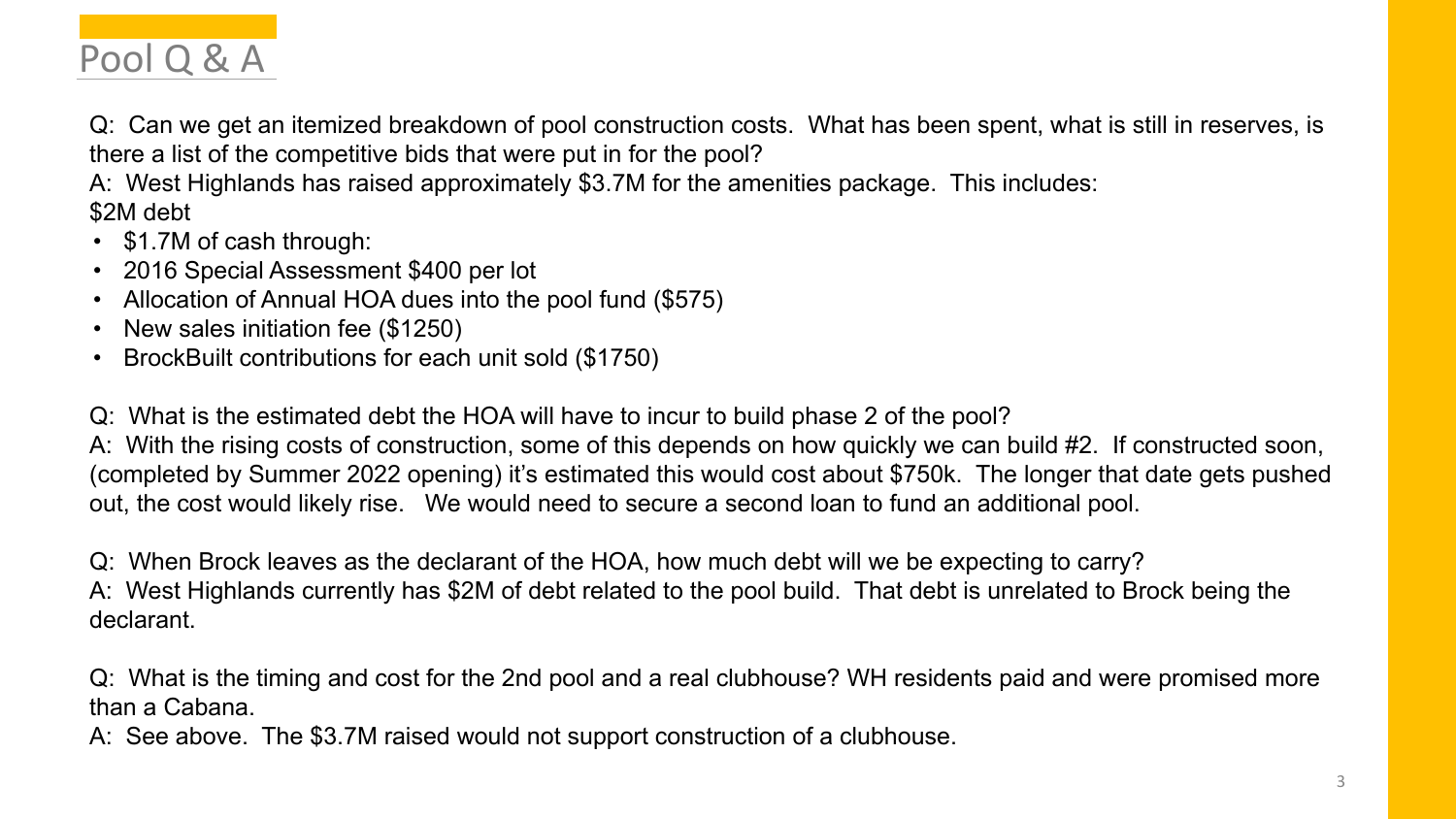Q: Why are Columbia Residential Senior Residences allowed to use our pool? And when was this previously communicated? Why can't they use the other Columbia pools vs. using the WH pool? Are they paying for the pool? A: No seniors, no Pool. This was a non-negotiable request from Atlanta Housing Authority as part of the land transfer.

- Since 2011 the pool amenity was discussed at HOA meetings and in various correspondences. The mention of Columbia Heritage senior residents having access to the pool amenity was brought up on several occasions particularly when discussing the terms of the land transfer to the HOA from Atlanta Housing (AH) formerly Atlanta Housing Authority (AHA) and US Department of Housing and Urban Development (HUD) who originally owned all of the open land in West Highlands.
- In 2016 AH and HUD agreed to gift the open lands to the HOA with certain stipulations. One such stipulation is that the donated land must serve a percentage of their customers. Though 20% of the home prices in the community are set aside as affordable, AH/HUD required a higher percentage. By including the residents from Columbia Heritage, AH/HUD agreed to the terms for the land transfer.
- At a land value of approximately \$2M just on the pool amenity site alone each senior unit (132) contributed over \$15K. Depending on when a homeowner moved into West Highlands the maximum contribution thus far per lot is \$4K. The seniors at Columbia Heritage Senior Residences are on a fixed income. The senior residents nor Columbia Residential will not be contributing to the pool beyond AH/HUD contributions on their behalf by gifting the land and future lands to the HOA.
- The former AH/HUD site and now the HOA new pool amenity site was the first of its kind of public to private land transfer. This single transfer shaved off \$2M from the cost of the pool project. Without the donation, HOA would not have a pool amenity, not because the HOA could not have raised the money, but because AH/HUD would not have sold the land without the purchaser providing a benefit for their clients.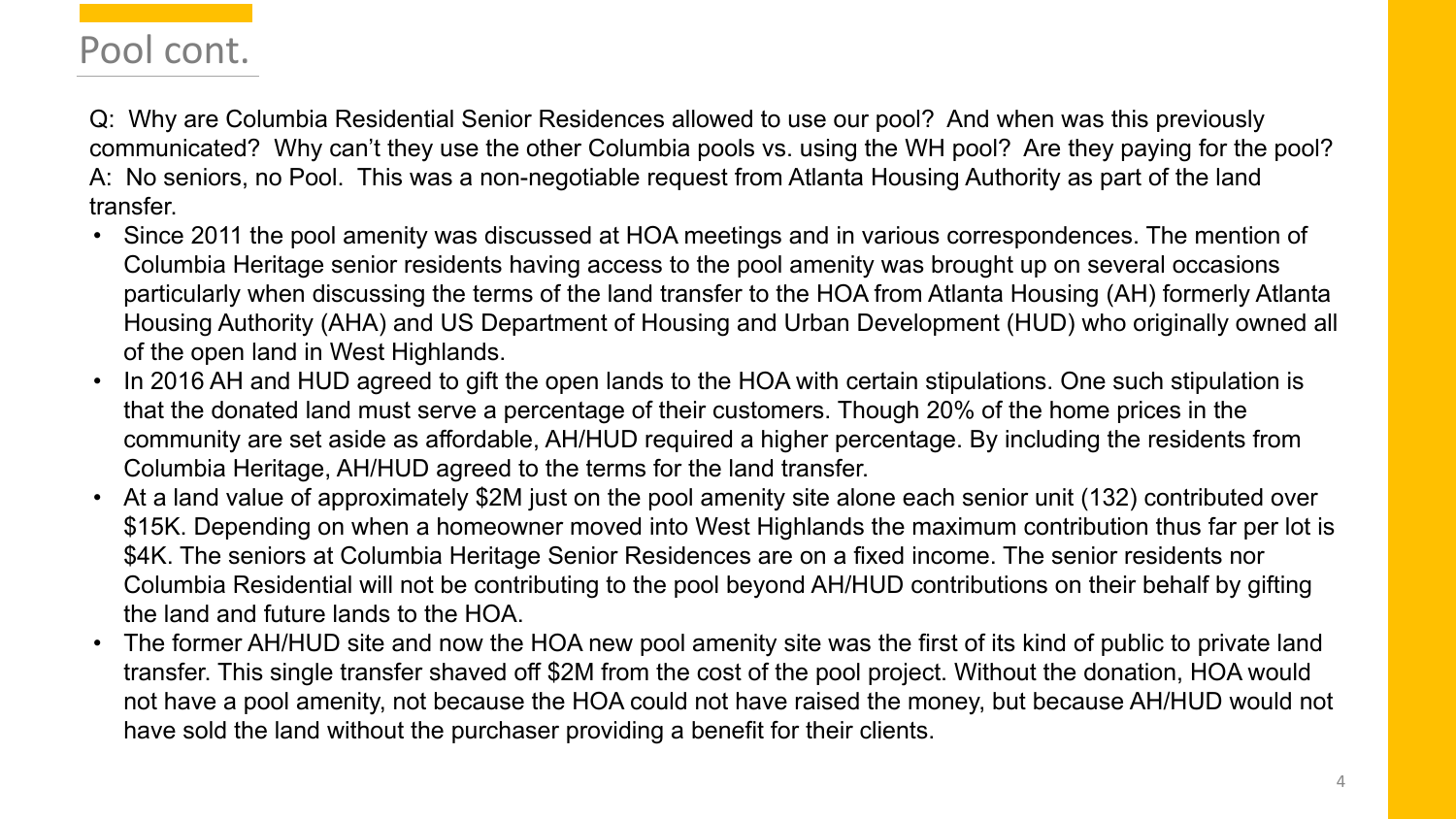Q: We were wondering when the lap pool will be open. We have been waiting for the lap pool and we were very excited about it. However, it seems like they are only building the leisure pool which my wife, myself and some other neighbors are not interested in at all.

A: Funds would have to be raised and homeowners would have to approve. 50% of the homeowners would have to approve a new loan or assessment to build an additional pool. Homeowners would need to organize and coordinate this. The advisory board will support by creating a ballot and securing the loan.

Q: When is the pool expected to open?

A: Expected opening date is June 2, 2021

Q: Why do we have a reservation system? Seems unfair we can't access the pool whenever we want. A: While we can all see light at the end of the tunnel for the end of the pandemic, we are taking the cautious approach for limiting pool access capacity to 125 individuals for the 2021 Pool Season. The reservation system will help us achieve the 125 max occupancy. The reservation system will be set up for multi-hour blocks ensuring that far more than 125 individuals can enjoy the pool each day.

Q: Who will be responsible for monitoring reservations? What happens if the pool is empty and people want to walk up and use the pool without having made a reservation?

A: The pool monitor (employed by Sweetwater Pools) will be monitoring reservations. If the pool is empty and people want to walk up and use the pool without having made reservations, that individual can make a real time reservation via the app.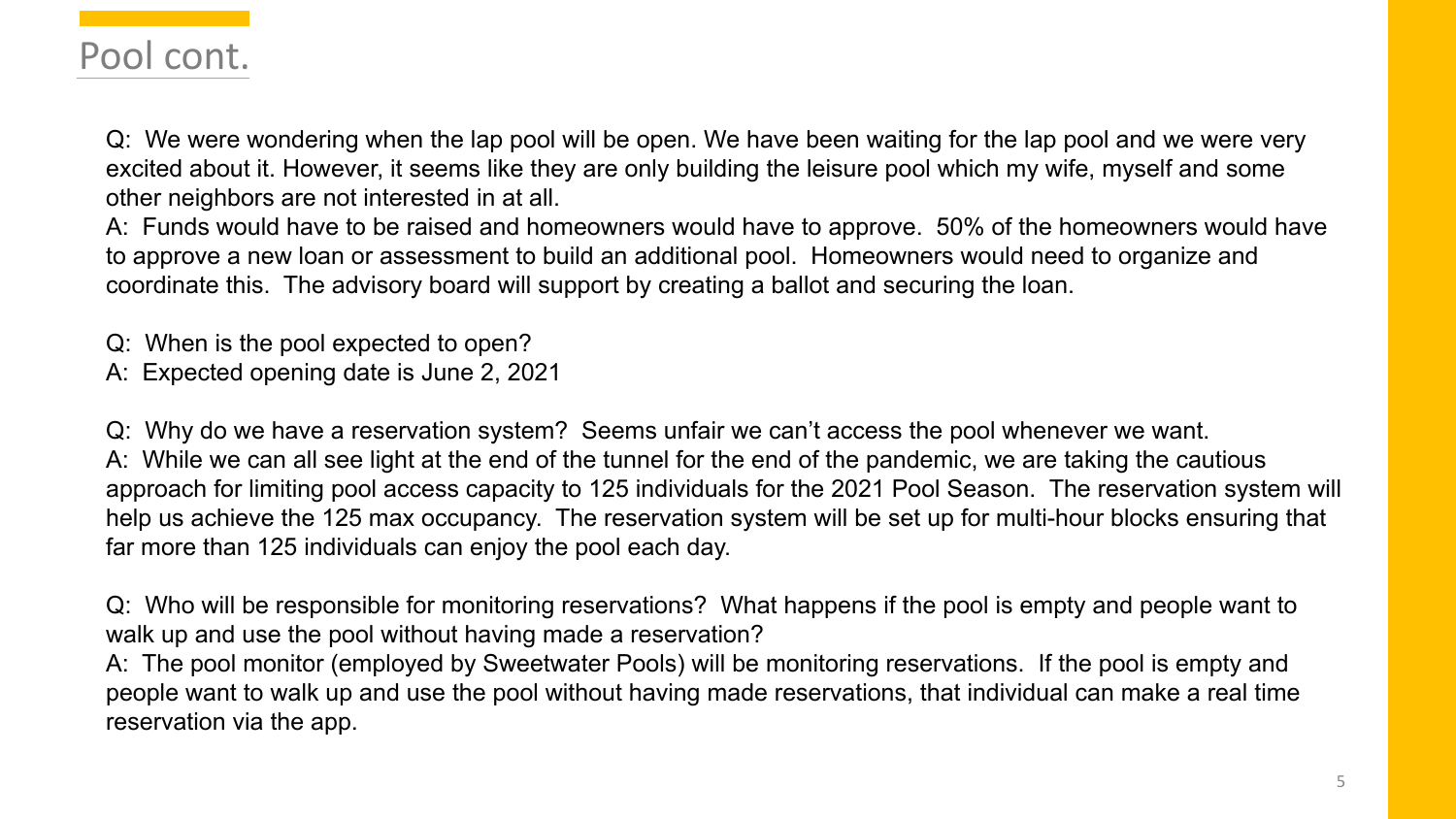Q: Many of us are vaccinated for COVID-19 so will rules on the reservations relax as more residents become vaccinated as well:

A: For the moment, the HOA will follow the Fulton County and Georgia Department of Public Health guidelines which still require social distancing. The reservation system helps facilitate social distancing by managing capacity. If the pool environment allows for more capacity then the HOA will increase the number for those to use the facility through the reservation system.

Q: The food rules seem a little fuzzy, may we have a clarification? Rule 9 says food and drinks are prohibited inside of the pool and on the edge around the pool. Rule 26 says no grills other than the ones provided by the HOA, so if there are grills provided then there can be food somewhere. So that seems to me to mean that food is allowed in the pool enclosure, but not close to the pool edge, is that correct? A: Correct.

Q: Why is alcohol prohibited at the pool? If we are signing that we are using the facility at our own risk then we would be bringing alcohol at our own risk as well.

A: All of common areas in West Highlands prohibit alcoholic beverages with the exception of HOA sponsored events. The no alcohol policy helps keeps insurance premiums low and provides a safe environment for all. Since this is a family facility with minors, the Association reduces its exposure to risks of liability by prohibiting alcohol on the pool premises.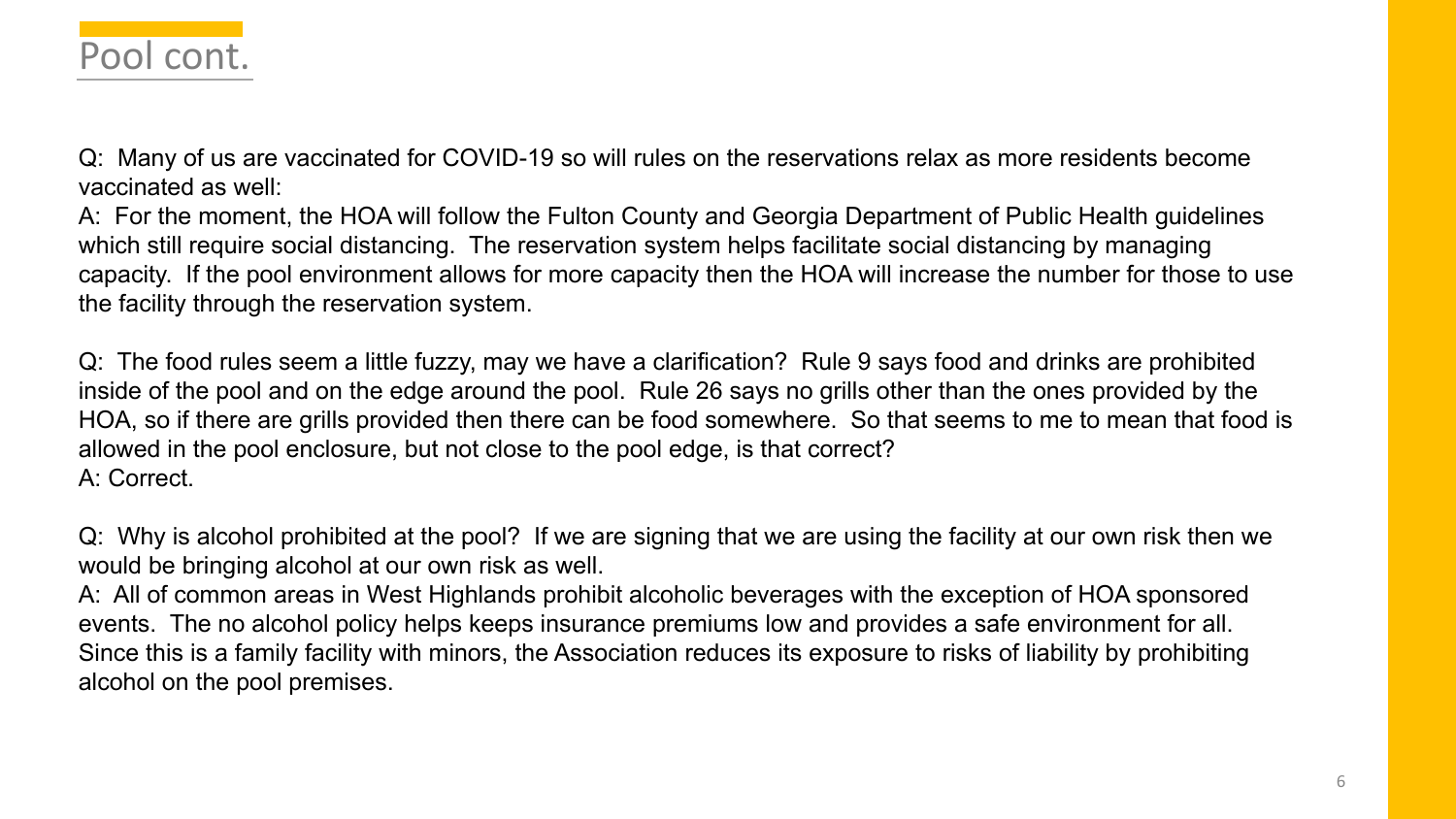Q: Can we have examples of something that would violate or not violate rule # 1? Appropriate, modest are subject to opinion. How will "appropriate, modest, and fitting swim attire" actually be defined? what will you do to ensure that the "pool monitors" aren't perpetuating fatphobic, misogynistic, homophobic, and/or racist stereotypes by policing patrons' attire? What will you do to hold "pool monitors" accountable if they do discriminate against minority groups? A: Examples would include swimwear appropriate in a neighborhood with young children. The type of swimwear you would wear to a local YMCA would be in compliance.

Q: Who will be monitoring to ensure pool visits are evenly distributed among the neighborhood? Will we be limiting the number of pool sessions a week, month for this season? How will we make sure that some members of the community aren't getting more time using this amenity than others?

A: Residents are limited in making reservations more than 7 days in advance. Nore more than 3 reservations can be made in a rolling 7 day period (with 1 reservation per day.)

Q: What is the cost of the pool monitor and will our dues go up to pay for this service?

A: \$18.00 per hour. Dues increases are based upon the aggregate cost of operating the entire West Highlands community compared to the amount of revenue received from dues.

Q: Who is paying for the "pool monitor?" or are they a volunteer? Who will they report to? If they are paid, why are we paying for a "monitor" instead of an on-duty lifeguard? Why do we need "pool monitors" if we're already waving liability?

7 A: The HOA is paying for the pool monitor as the service provided by the pool management company. The monitor reports to their direct supervisor at the company. Based upon the size of the pool facility and expected number of residents using the pool, the facility needs to be manned when open. The monitor maintains the pool, keeps the pool area clear and clean, replenishes bathroom supplies and manages check-ins from the reservation system responsibilities that are not usually assigned to a lifeguard.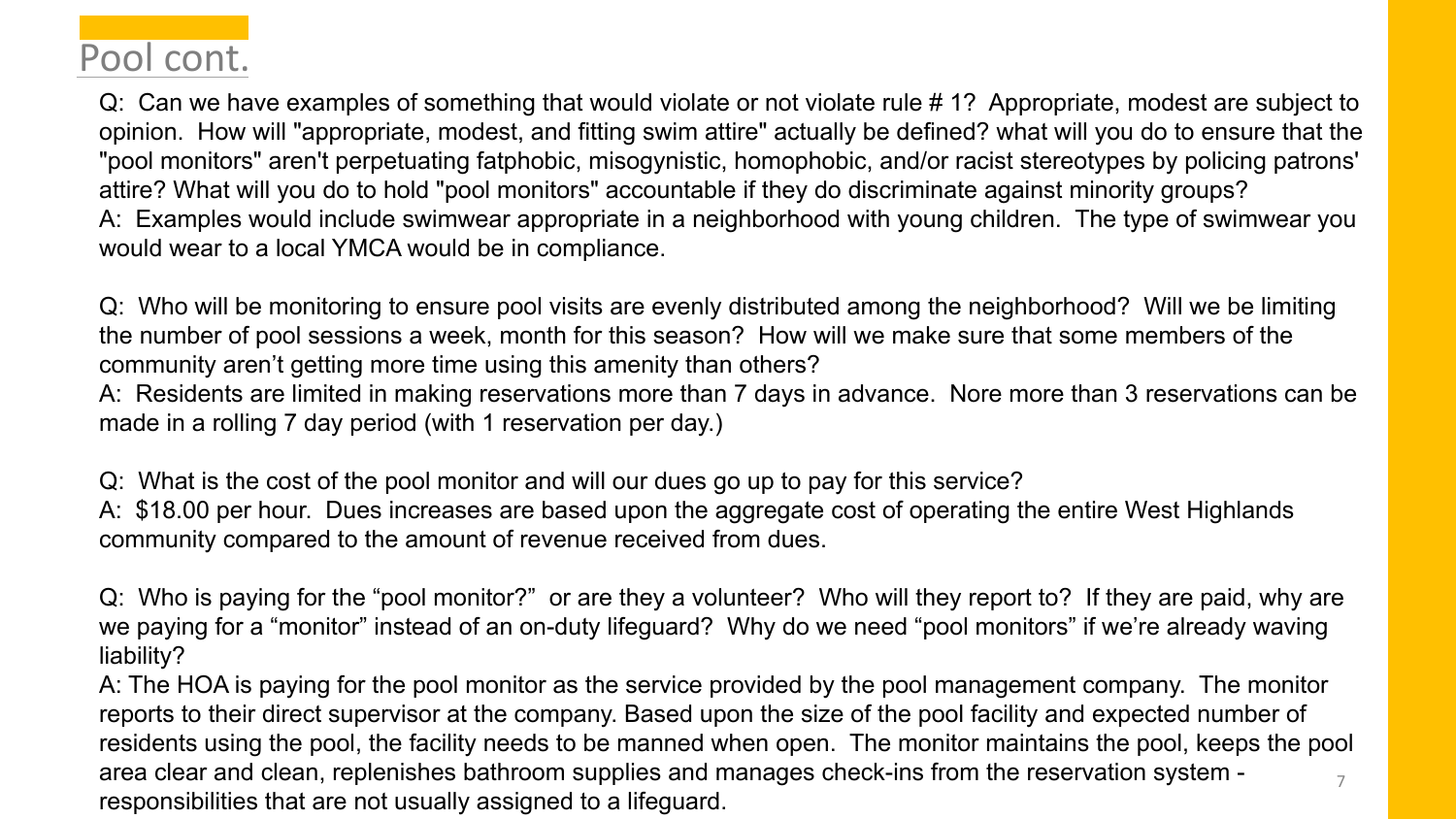Q: What is being defined as "offensive language" and "lewd behavior"? How will you ensure that regulation of this rule is consistent from "pool monitor" to "pool monitor"?

A: The terms are self explanatory which can be researched further on the internet or consulting your legal counsel. The pool monitor can use their discretion on what languages and behaviors are acceptable and appropriate for the facility.

Q: Can we get dimensions of what constitutes an "oversized inflatable?

A: We are asking homeowners to use judgement and be considerate of their neighbors Oversized:



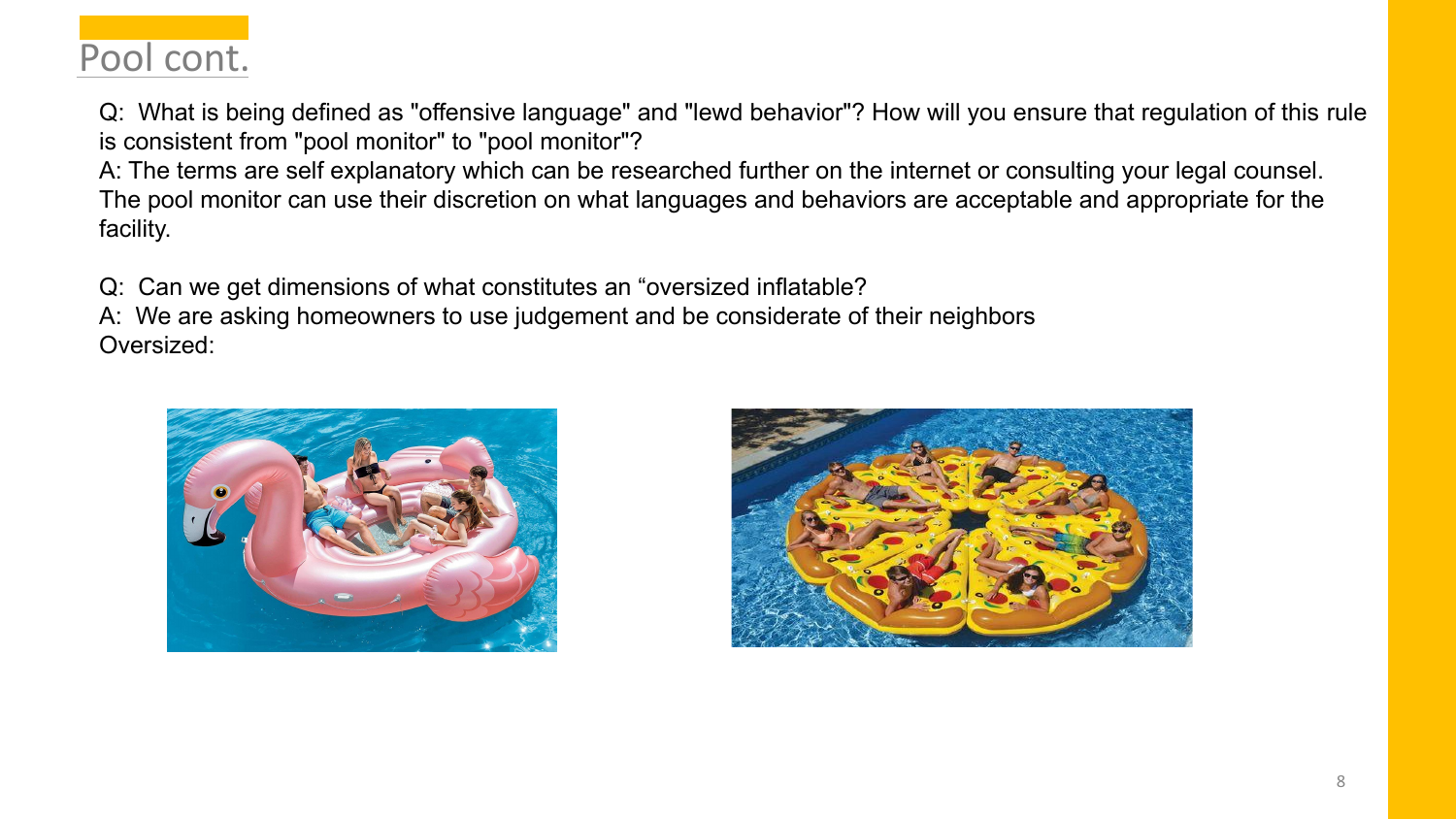Q: Will there be opportunities for adult-only swim times/evenings throughout the season?

A: The HOA will not be setting adult-only swim times as doing so will violate laws of age discrimination.

Q: Is the pool going to be chlorine or salt-water? A: Chlorine.

Q: Is there a way to rent out the pool area for an event?

A: No. This pool is reserved for the enjoyment of only residents at this time.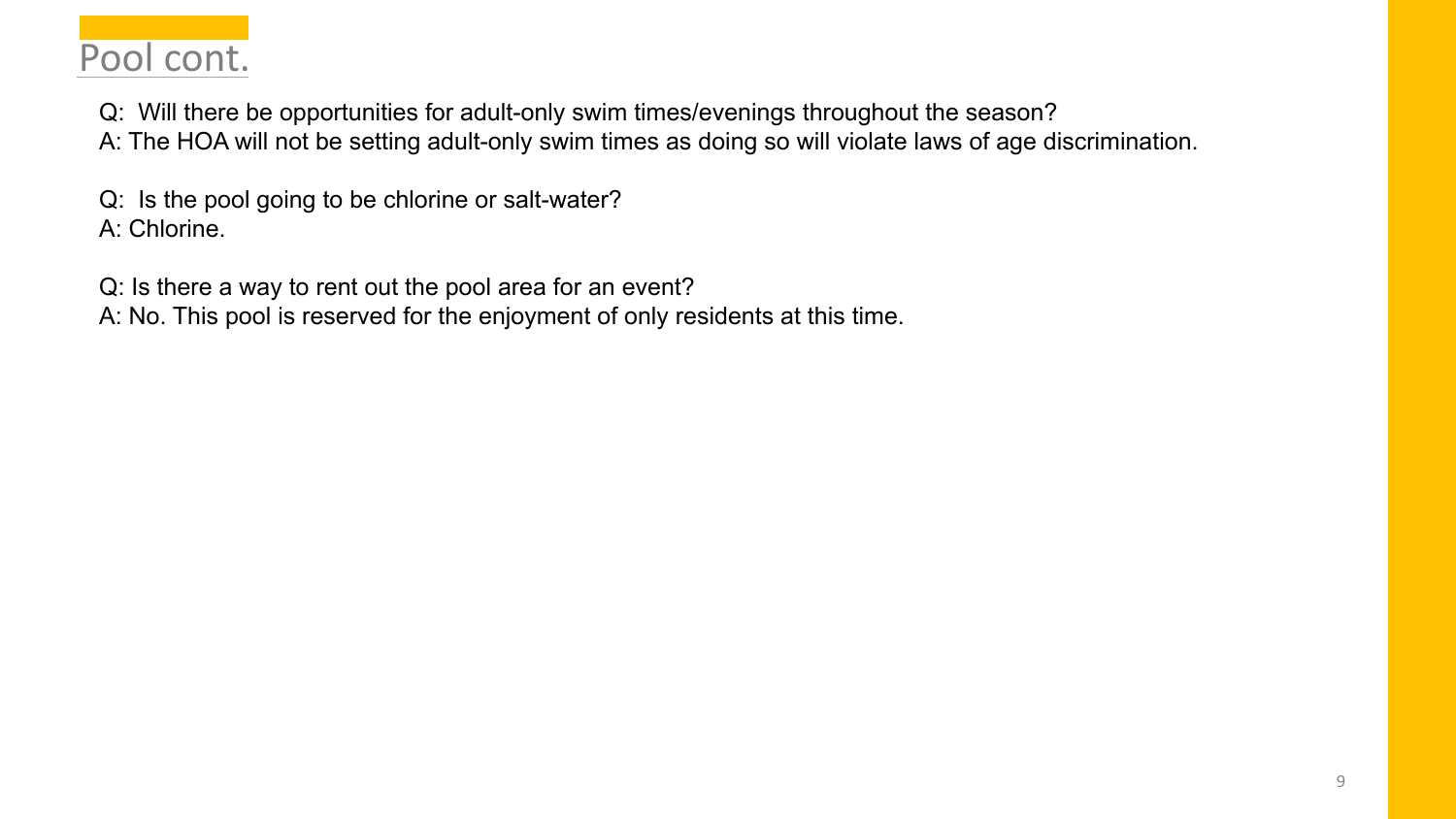

Q: We seem to have an increase of car break ins and other theft in the evenings. What would it take to have security patrol 24 hours a day?

A: As the community grows, we have increased security. Example, we are increasing the hours during the summer season. Security does deter the number of crimes from happening, however, the HOA cannot employ enough security to prevent every theft. Refer to the Security Update in the West Highlands HOA Winter 2020 Quarterly Newsletter for ways to protect your home and vehicles.

Q: Considering their lack of oversight for the community they serve, how soon will be allowed to re-evaluate (and if needed, let go of) the neighborhood security force?

A: We are not in the process of re-evaluating the role of security in the neighborhood.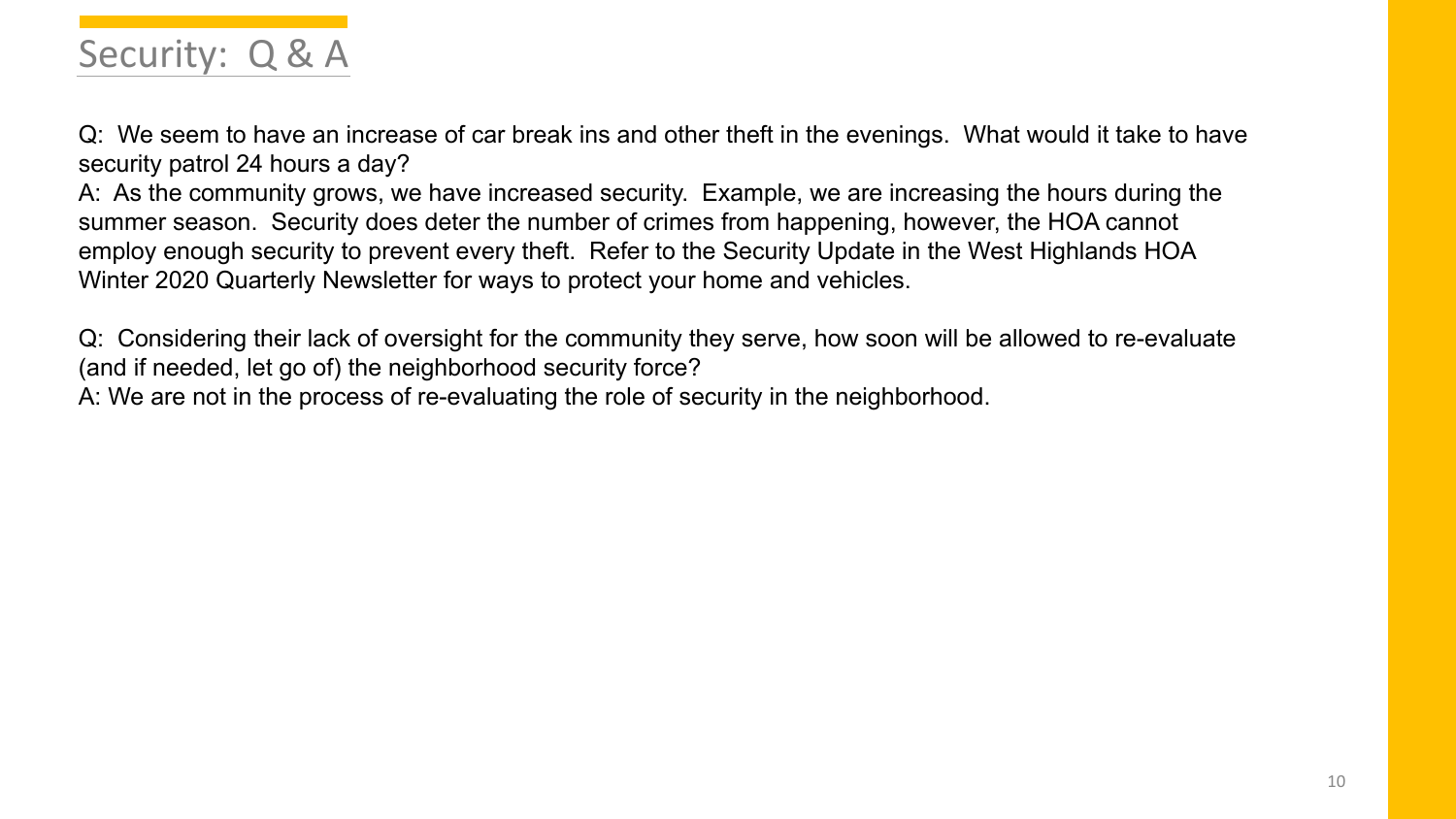## WH Commons Spaces Q & A

Q: When will the black tarp/screen be removed from the corner of Drew/ Argule, it has been wrapped around that corner for 3 years?

A: Will defer to BrockBuilt if this can be removed.

Q: Why has Brock/HOA not re-sod the grass area along the sidewalk on Drew Dr (North side of the street) between Johnson and Argule. It's all weeds and bare dirt!

A: This stretch of road will not be sodded. This parcel of land butts up against MARTA's right-a-way which is not landscaped. The HOA will keep the land cleared for overgrowth but similar to other open parcels of land in the community, the land will relatively remain in its natural state.

Q: Why is the HOA architectural inspector not addressing the overgrowth of weeds, illegal dumping of tree cuttings, broken sprinklers, dead landscaping not being replaced, broken/unsafe park equipment, and overall disrepair of the common areas in WH? Much of which has been brought to HOA attention for 3-4 years.

A: Continue to report these problems to Sentry Management.

Q: Can HOA please have the landscapers consistently cut the grass at the entrance of Johnson Rd/Drew (NW corner)? Difficult to see oncoming traffic over 5' grass/weeds.

A: This section of land is the responsibility of the City of Atlanta to maintain. You can report the issue to 311.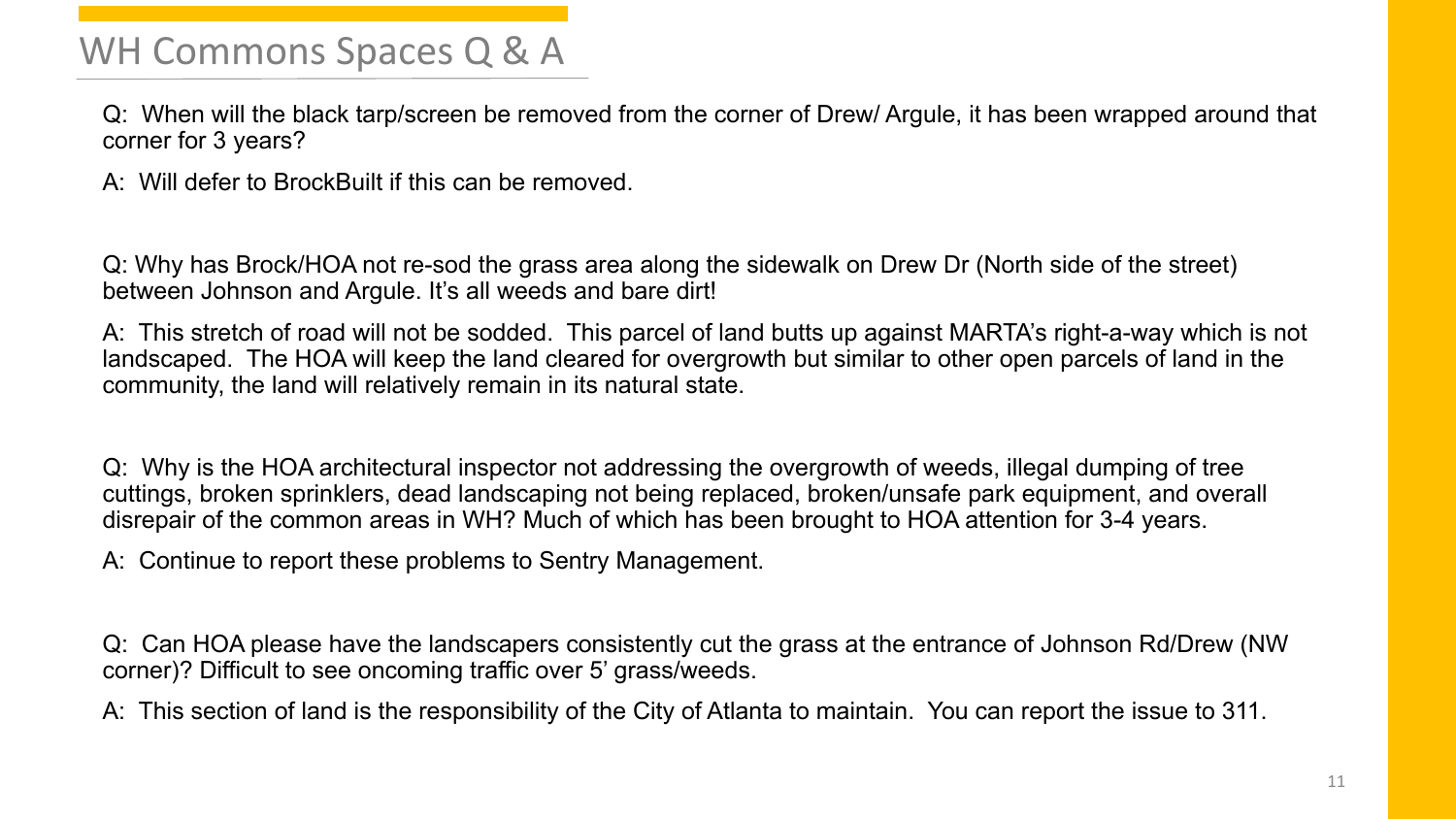#### WH Commons Spaces cont.

Q: What is the timing for Brock to restart and completely finish clearing the path area behind the homes on Drew Dr, it's been 2 years? Because the project was not completed and left unattended, the bamboo is growing uncontrollably and into homeowners' yards and puncturing the tanks buried in our backyards.

A: BrockBuilt is waiting for Atlanta Housing (AH), who is the responsible owner, to grant authority and fund the expense of clearing out the detention pond.

Q: What can be done to better maintain the common areas? Many of these are full of weeds, some areas are overrun with carpenter bees and others often have lights out (amenity lighting not street lighting.) Additionally, seating benches have not been added to the pergolas at Argule and Drew (these were listed as "ordered in the May 2016 meeting) and Stanfield and Drew.

A: Please work with Sentry to have these matters addressed.

Q: When will the playground be remodeled and what will the process be moving forward to ensure that it is safe and well maintained?

A: The Heman E. Perry Park is planned to be renovated by Atlanta Housing. The start date of the renovation is unknown as Atlanta Housing has yet to secure a contractor. Due to the dilapidated state and unsafe conditions of the playground, it will remain closed until demolished. The new playground equipment needs to be more durable and sustainable. Once the new equipment has been installed, the management company will need to inspect the equipment weekly as well as a professional playground equipment company to come and inspect the equipment on a regular recurring basis.

Q: Is it possible to replace the grounds of the dog park with astroturf?

A: No. It was decided in the planning stages to go with grass instead of astroturf.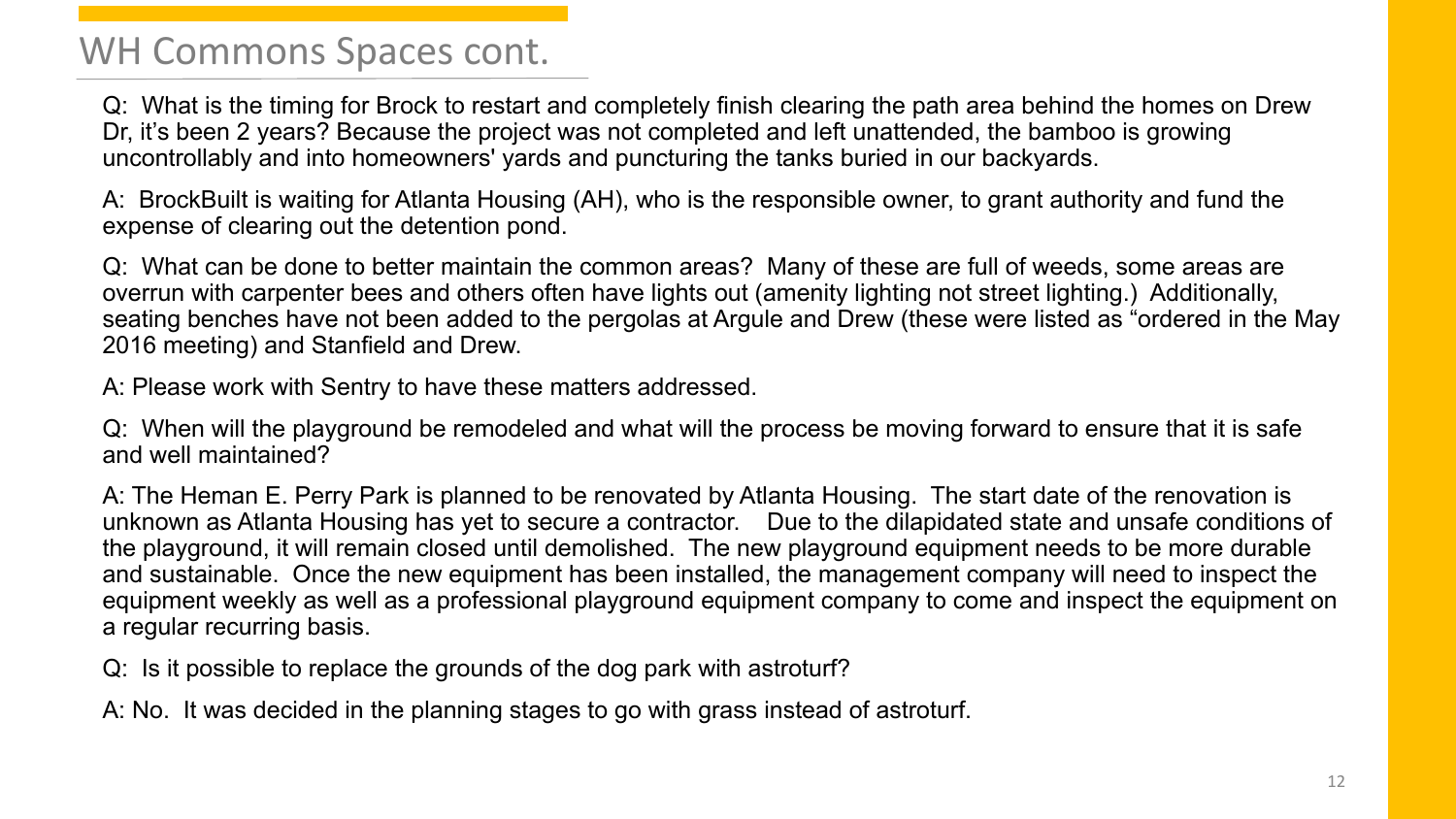## Budget/Financials Q & A

Q: Why isn't the financial information for the HOA being updated on the sentry website?

A: We were not aware the financials have stopped being posted. We will have Sentry start back posting on a monthly basis.

Q: Will there be a special assessment needed to increase our reserve fund now that we have more amenities to carry a reserve for? Who is in charge of ensuring our reserve fund is adequate?

A: We are not expecting a special assessment to increase our reserve fund.